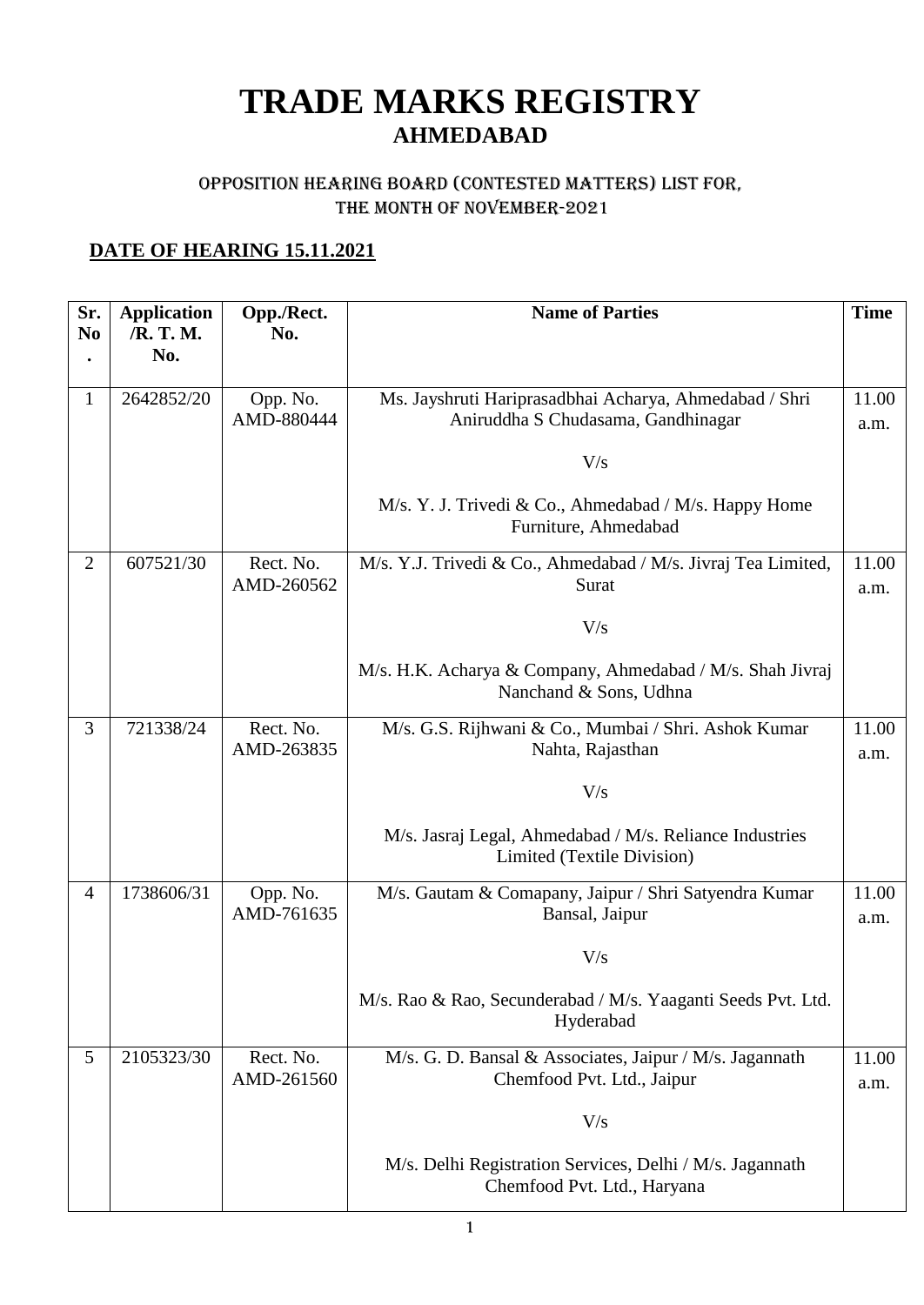## **DATE OF HEARING 16.11.2021**

| Sr.<br>N <sub>0</sub> | <b>Application</b><br>/R. T. M.<br>No. | Opp./Rect.<br>No.          | <b>Name of Parties</b>                                                                         | <b>Time</b>   |
|-----------------------|----------------------------------------|----------------------------|------------------------------------------------------------------------------------------------|---------------|
| $\mathbf{1}$          | 1010600/30                             | Opp. No.<br>AMD-123810     | Ms. Trade Mark Registration Service, Jaipur / M/s. Calcutta<br>Trading Company, Jaipur         | 11.00<br>a.m. |
|                       |                                        |                            | V/s                                                                                            |               |
|                       |                                        |                            | M/s. The Calcutta Trade Mark Co., Delhi / M/s. Iqbal Tea<br><b>Traders Private Limited</b>     |               |
| $\overline{2}$        | 1912644/30                             | Opp. No.<br>AMD-788701     | M/s. Brahmbhatt & Associates., Ahmedabad / Mr. Ramanlal<br>Vastaram Patel, Unjha               | 11.00<br>a.m. |
|                       |                                        |                            | V/s                                                                                            |               |
|                       |                                        |                            | Mr. Gundeep Mamik, New Delhi                                                                   |               |
| 3                     | 1412085/05                             | Opp. No.<br>AMD-714781     | M/s. Indo Overseas Trade Marks Co., Ahmedabad / M/s. Salvo<br>Health Care Pvt. Ltd., Ahmedabad | 11.00<br>a.m. |
|                       |                                        |                            | V/s                                                                                            |               |
|                       |                                        |                            | M/s. Remfry & Sagar, Gurgaon                                                                   |               |
| $\overline{4}$        | 469383/30                              | Opp. No.<br><b>AMD-780</b> | M/s. Y.J. Trivedi & Co., Ahmedabad / Mr. Ravjibhai Shanabhai<br>Patel, Valsad                  | 11.00<br>a.m. |
|                       |                                        |                            | V/s                                                                                            |               |
|                       |                                        |                            | M/s. Anand And Anand, Chennai / M/s. Sri Ganeshram &<br>Company, Chennai                       |               |
| 5                     | 2102583/07                             | Opp. No.<br>AMD-804917     | M/s. Gautam & Company, Jaipur / Mr. Suman Kumar Gupta,<br>Jaipur                               | 11.00<br>a.m. |
|                       |                                        |                            | V/s                                                                                            |               |
|                       |                                        |                            | M/S. Mahtta & Co., Ludhiana / M/s. Hindustan Agro Industrial<br>Corp., Punjab                  |               |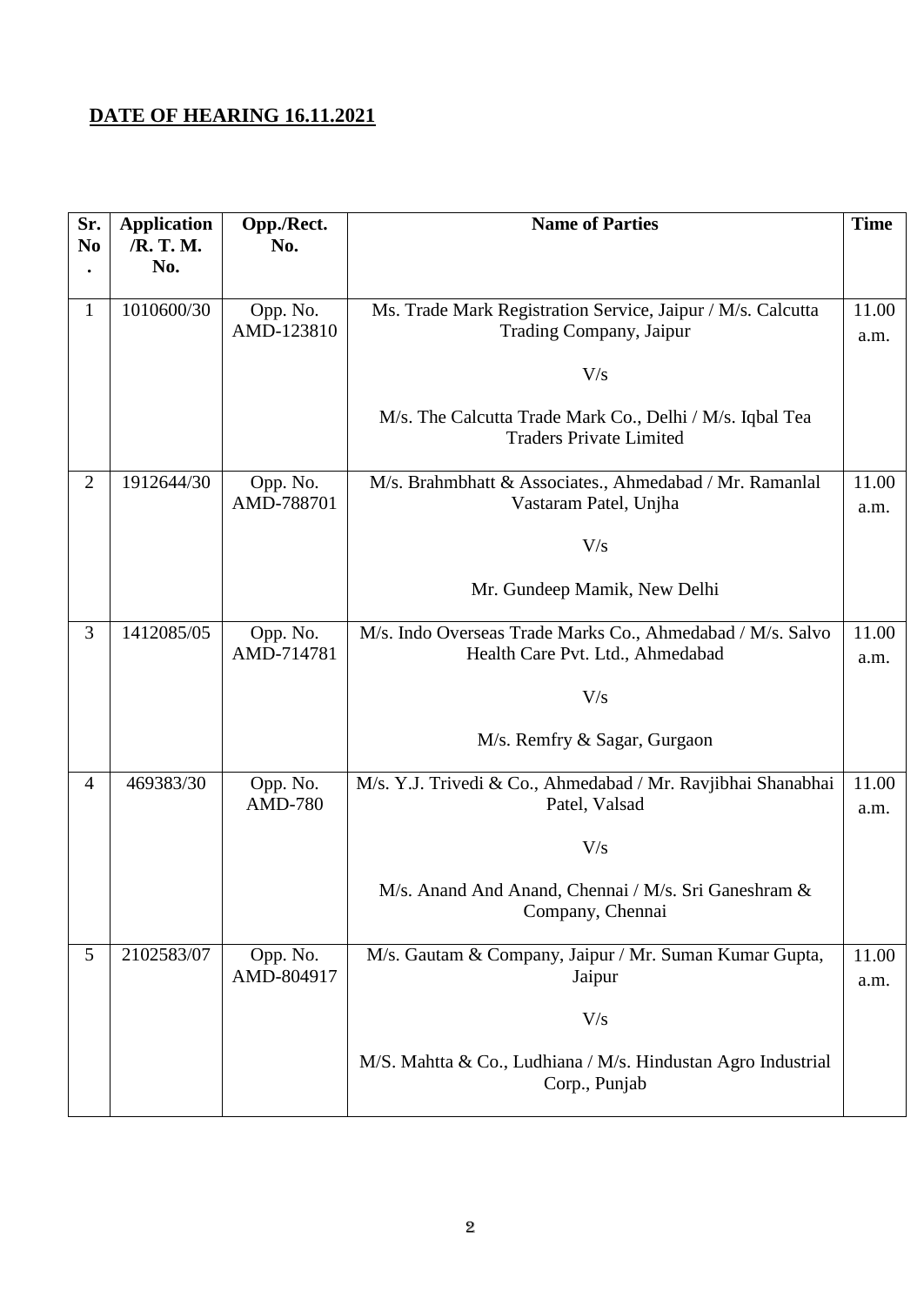## **DATE OF HEARING 17.11.2021**

| Sr.<br>N <sub>0</sub> | <b>Application</b><br>/R. T. M. | Opp./Rect.<br>No.      | <b>Name of Parties</b>                                                                           | <b>Time</b>   |
|-----------------------|---------------------------------|------------------------|--------------------------------------------------------------------------------------------------|---------------|
|                       | No.                             |                        |                                                                                                  |               |
| $\mathbf{1}$          | 2005087/05                      | Opp. No.<br>AMD-787182 | M/s. Aditya & Co., Mumbai / Mr. Shakir Husen Akbarali Rizvi,<br>Ahmedabad                        | 11.00<br>a.m. |
|                       |                                 |                        | V/s                                                                                              |               |
|                       |                                 |                        |                                                                                                  |               |
|                       |                                 |                        | Mr. V. Ravi, Advocate, Chennai / M/s. Micro Labs Ltd,<br>Bangalore                               |               |
| $\overline{2}$        | 419545/31/                      | Rect. No.              | M/s. Jasani & Company, Rajkot / M/s. Jai Kishan Co., Rajkot                                      | 11.00         |
|                       |                                 | AMD-210728             | V/s                                                                                              | a.m.          |
|                       |                                 |                        | M/s. Shree Rajmoti Industries, Rajkot                                                            |               |
| 3                     | 1411633/03                      | Opp. No.<br>AMD-727302 | Mr. Sureshbhai G. Patel, Surat                                                                   | 11.00         |
|                       |                                 |                        | V/s                                                                                              | a.m.          |
|                       |                                 |                        | M/s. Delhi Registration Service, Delhi / M/s. Puja Ghar & Also<br>Dinesh Kuamr & Brothers, Delhi |               |
| $\overline{4}$        | 1020040/05                      | Opp. No.               | M/s. Parth Parenteral Pvt. Ltd., Kalol                                                           | 11.00         |
|                       |                                 | AMD-719160             | V/s                                                                                              | a.m.          |
|                       |                                 |                        | M/s. Parenteral Drugs (India) Ltd., Mumbai                                                       |               |
| 5                     | 2104255/05                      | Opp. No.<br>AMD-805023 | M/s. Y. J. Trivedi & Co., Ahmedabad / M/s. Zoetic Ayurvedics<br>Pvt. Ltd., Ahmedabad             | 11.00<br>a.m. |
|                       |                                 |                        | V/s                                                                                              |               |
|                       |                                 |                        | Mr. V. Ravi, Advocate, Chennai / M/s. Micro Labs Ltd,<br>Bangalore                               |               |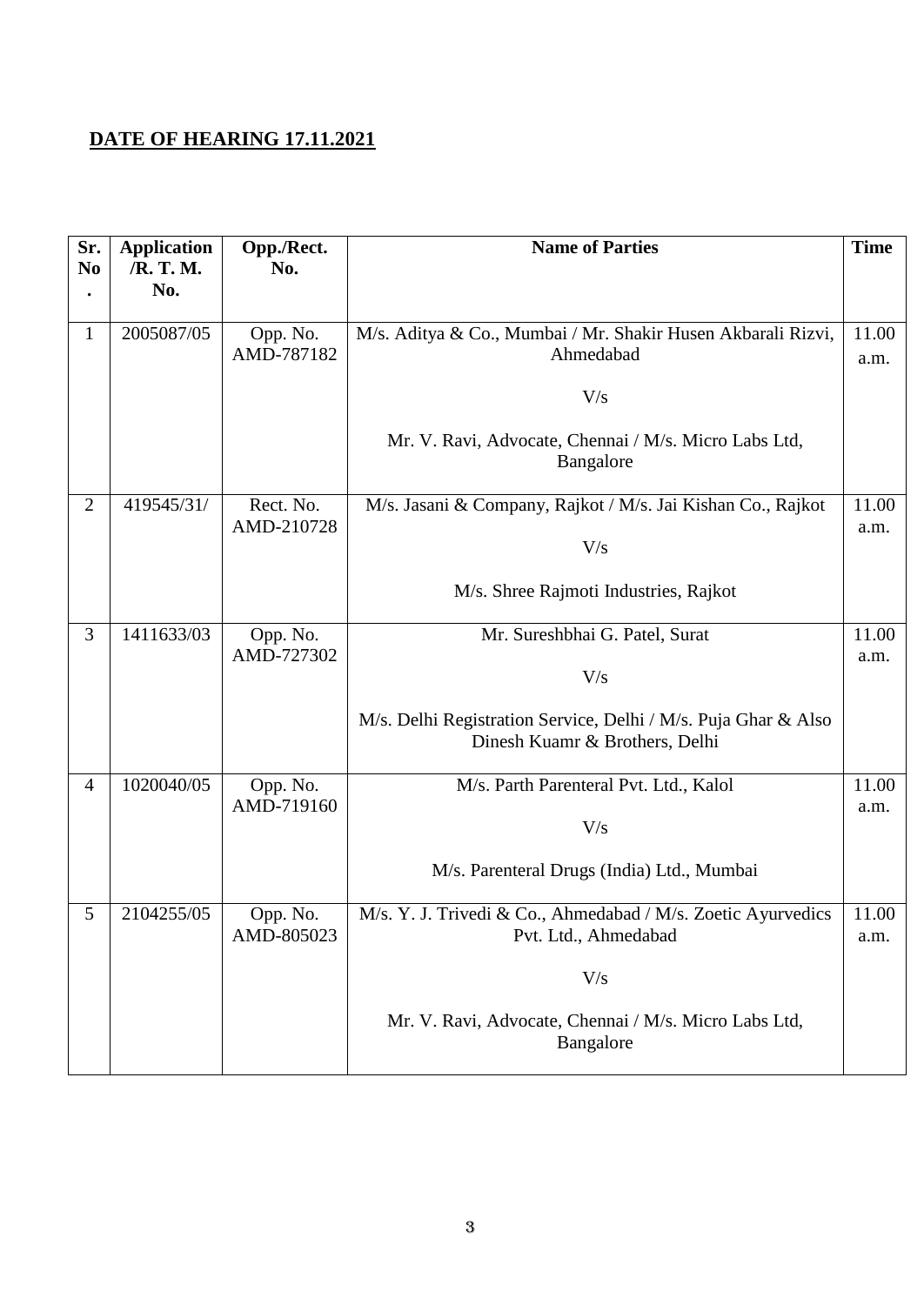#### **DATE OF HEARING 22.11.2021**

| Sr.<br>N <sub>0</sub> | <b>Application</b><br>/R. T. M.<br>No. | Opp./Rect.<br>No.          | <b>Name of Parties</b>                                                                                                                                           | <b>Time</b>   |
|-----------------------|----------------------------------------|----------------------------|------------------------------------------------------------------------------------------------------------------------------------------------------------------|---------------|
| $\mathbf{1}$          | 1093940/05                             | Opp. No.<br>AMD-711483     | M/s. Y. J. Trivedi & Co., Ahmedabad / M/s. Meghmani<br>Industries Limited, Ahmedabad<br>V/s                                                                      | 11.00<br>a.m. |
|                       |                                        |                            | M/s. The Acme Company, New Delhi / M/s. Insecticide India<br>Limited, Delhi                                                                                      |               |
| $\overline{2}$        | 1816722/05                             | Opp. No.<br>AMD-770112     | M/s. Y. J. Trivedi & Co., Ahmedabad / M/s. Nirma Limited,<br>Ahmedabad<br>V/s<br>Mr. V. Ravi, Advocate, Chennai / M/s. Micro Labs Limited,<br>Banglore           | 11.00<br>a.m. |
| 3                     | 1304114/30                             | Opp. No.<br>AMD-192049     | Mr. Jayantibhai Ramjibhai Padsumbay, Ahmedabad<br>V/s<br>M/s. Y. J. Trivedi & Co., Ahmedabad / M/s. Chetna Restaurant,<br>Ahmedabad                              | 11.00<br>a.m. |
| $\overline{4}$        | 477997/24                              | Opp. No.<br><b>AMD-538</b> | M/s. Bajaj Textiles, Surat<br>V/s<br>M/s. M.P. Mirchandani & Co., Mumbai / M/s. Bajaj<br>Syynthetics, Bombay                                                     | 11.00<br>a.m. |
| 5                     | 2304175/31                             | Opp. No.<br>AMD-804244     | M/s. T.C.Patel & Co., Ahmedabad / Mr. Mukeshbhai<br>Mangalbhai Ladumor, Amreli<br>V/s<br>M/s. Y. J. Trivedi & Co., Ahmedabad / M/s. Krinal Gruh<br>Udhyog, Surat | 11.00<br>a.m. |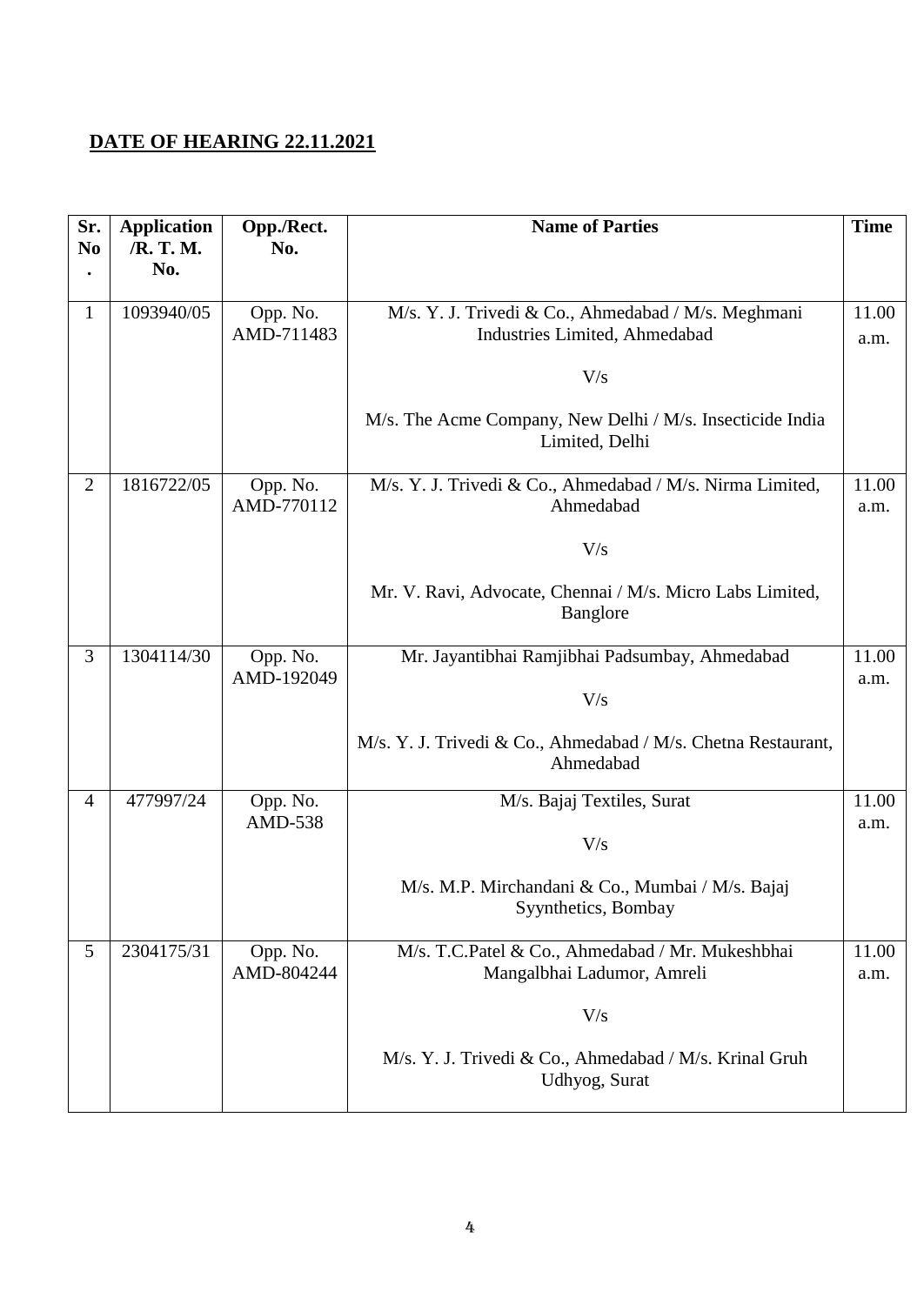## **DATE OF HEARING 23.11.2021**

| Sr.<br>N <sub>o</sub> | <b>Application</b><br>/R. T. M.<br>No. | Opp./Rect.<br>No.      | <b>Name of Parties</b>                                                               | <b>Time</b>   |
|-----------------------|----------------------------------------|------------------------|--------------------------------------------------------------------------------------|---------------|
|                       |                                        |                        |                                                                                      |               |
| $\mathbf{1}$          | 520739/30                              | Rect. No.              | M/s. M.P. Mirchandani & Co., Mumbai / M/s. Rajasthan Co-                             | 11.00         |
|                       |                                        | AMD-260345             | Operative Dairy Federation Ltd., Jaipur                                              | a.m.          |
|                       |                                        |                        | V/s                                                                                  |               |
|                       |                                        |                        | M/s. Vishesh & Associates, Mumbai / M/s. S D P Industries Pvt.<br>Ltd., Mumbai       |               |
| $\overline{2}$        | 1500709/02                             | Opp. No.<br>AMD-726791 | M/s. Tradesafe, Jamnagar / Mr. Hanifbhai Majidbhai Galaria,<br>Ahmedabad             | 11.00<br>a.m. |
|                       |                                        |                        | V/s                                                                                  |               |
|                       |                                        |                        | M/s. Mangla Registration Service, Delhi / M/s. Mahashian Di<br>Hatti Ltd., New Delhi |               |
| 3                     | 1815632/05                             | Opp. No.<br>AMD-878651 | Mr. Chandrakant M. Joshi, Mumbai / Mr. Harihar Ambalal<br>Patel, Baroda              | 11.00<br>a.m. |
|                       |                                        |                        | V/s                                                                                  |               |
|                       |                                        |                        | M/s. Indo German Alkaloids, Mumbai                                                   |               |
| $\overline{4}$        | 2201503/31                             | Opp. No.<br>AMD-808592 | M/s. K.C. Patel & Co., Ahmedabad / M/s. Solar Agrotech Pvt.<br>Ltd., Rajkot          | 11.00<br>a.m. |
|                       |                                        |                        | V/s                                                                                  |               |
|                       |                                        |                        | M/s. S. Singh & Associates, Delhi / M/s. Solar Sales (India),<br>Delhi               |               |
| 5                     | 1800572/05                             | Opp. No.               | Mr. Divyesh Himatlal Shah, Ahmedabad                                                 | 11.00         |
|                       |                                        | AMD-767535             | V/s                                                                                  | a.m.          |
|                       |                                        |                        | M/s. Neon Laboratories Limited, Mumbai                                               |               |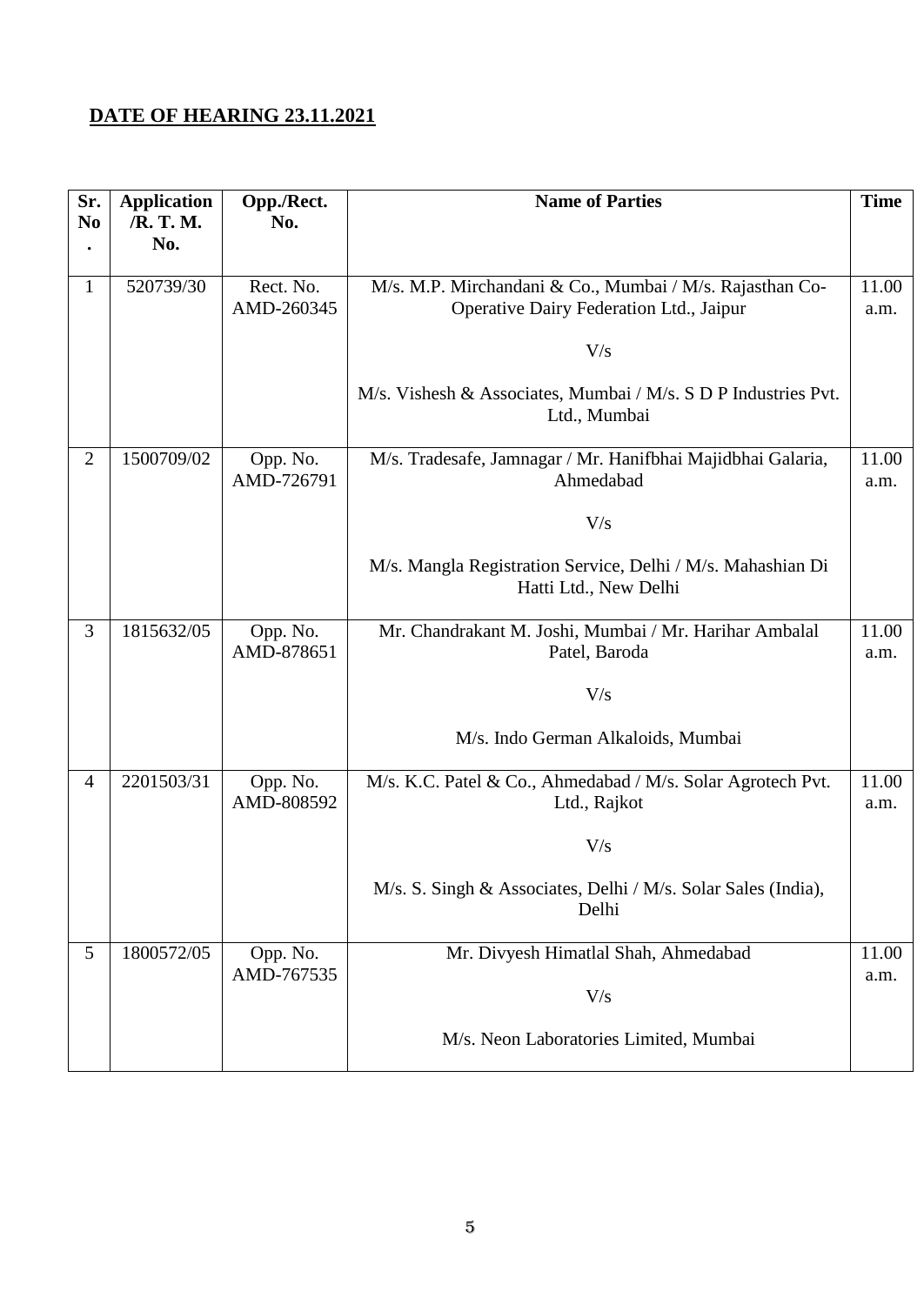## **DATE OF HEARING 24.11.2021**

| Sr.<br>N <sub>0</sub> | <b>Application</b><br>/R. T. M.<br>No. | Opp./Rect.<br>No.       | <b>Name of Parties</b>                                                                      | <b>Time</b>   |
|-----------------------|----------------------------------------|-------------------------|---------------------------------------------------------------------------------------------|---------------|
|                       |                                        |                         |                                                                                             |               |
| 1                     | 1612172/07                             | Opp. No.                | M/s. Tradesafe, Jamnagar / Mr. Jinendra Jain, Bhilwara                                      | 11.00         |
|                       |                                        | AMD-743014              | V/s                                                                                         | a.m.          |
|                       |                                        |                         | Mr. Chandrakant M Joshi, Mumbai                                                             |               |
| $\overline{2}$        | 1808613/25                             | Opp. No.<br>AMD-766285  | M/s. Makhija & Associates, Thane / Mrs. Ankita K. Shah,<br>Ahmedabad                        | 11.00<br>a.m. |
|                       |                                        |                         | V/s                                                                                         |               |
|                       |                                        |                         | M/s. R.K. Dewan & Company, Mumbai / M/s. Raymond<br>Apparel Limited, Mumbai                 |               |
| 3                     | 1712177/30                             | Opp. No.<br>AMD-757300  | M/s. Harsh M. Pathak & Co., Gandhinagar / Mr. Modi<br>Dharmeshkumar Babulal, Ahmedabad      | 11.00<br>a.m. |
|                       |                                        |                         | V/s                                                                                         |               |
|                       |                                        |                         | Mr. Chandrakant M. Joshi, Mumbai / Mr. Rajendra Babulal<br>Malu, Jaysingpur                 |               |
| $\overline{4}$        | 285062/30                              | Rect. No.<br>AMD-262721 | M/s. Gurvidnder Sing & Associates, Delhi / Ms. Ganga Bishan<br>Alias Haldi Ram, Bikaner     | 11.00<br>a.m. |
|                       |                                        |                         | V/s                                                                                         |               |
|                       |                                        |                         | M/s. Kolkata Trade Mark Service, Kolkata / Mr. Manish<br>Agarwal, Kolkata                   |               |
| 5                     | 285062/30                              | Rect. No.<br>$AMD-50$   | M/s. Gurvidnder Sing & Associates, Delhi / Ms. Ganga Bishan<br>Alias Haldi Ram, Bikaner     | 11.00<br>a.m. |
|                       |                                        |                         | V/s                                                                                         |               |
|                       |                                        |                         | M/s. Trade Mark Registration Bureau, Calcutta / M/s. Haldiram<br>& Sons Bhujiawala, Kolkata |               |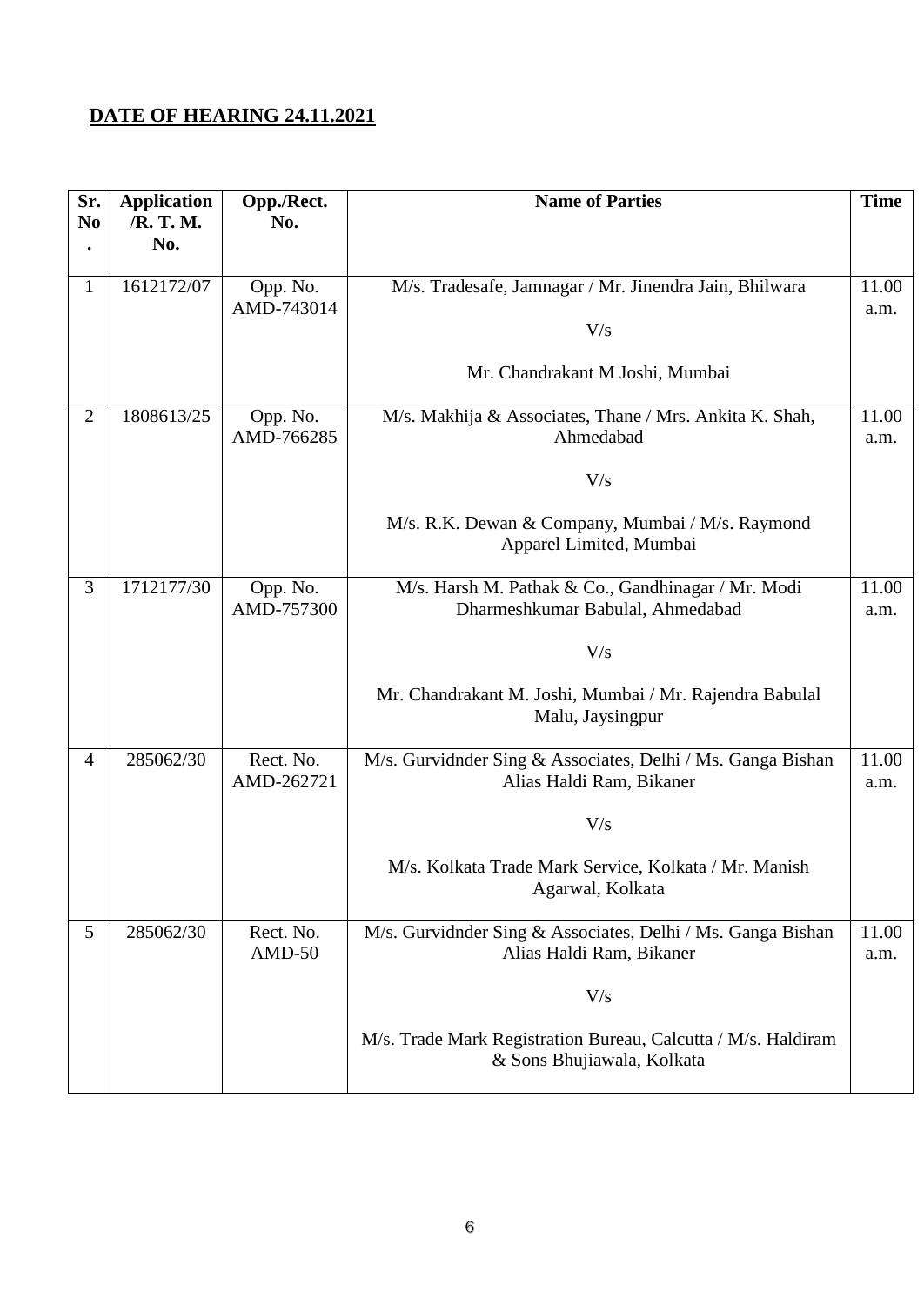## **DATE OF HEARING 29.11.2021**

| Sr.<br>N <sub>0</sub> | <b>Application</b><br>/R. T. M.<br>No. | Opp./Rect.<br>No.      | <b>Name of Parties</b>                                                                                                                                                    | <b>Time</b>   |
|-----------------------|----------------------------------------|------------------------|---------------------------------------------------------------------------------------------------------------------------------------------------------------------------|---------------|
| $\mathbf{1}$          | 1613362/05                             | Opp. No.<br>AMD-744730 | Mr. Vishwas S. Dave, Bhavnagar / Mr. Harshit Sureshbhai<br>Trivedi, Bhavnagar<br>V/s<br>M/s. Fatehchand C. Shah & Co., Mumbai / M/s. Ruchi Soya<br>Industries Ltd, Indore | 11.00<br>a.m. |
| $\overline{2}$        | 1822180/31                             | Opp. No.<br>AMD-767678 | Shri Jagdishbhai Ambalal Patel, Unjha<br>V/s<br>M/s. R.K. Dewan & Company, Mumbai / M/s. Kanhaiyalal &<br>Company, Pune                                                   | 11.00<br>a.m. |
| 3                     | 1304115/42                             | Opp. No.<br>AMD-192047 | M/s. Jayantibhai Ramjibhai Padsumbay, Ahmedabad<br>V/s<br>M/s. Y. J. Trivedi & Co., Ahmedabad / M/s. Chetna Restaurant,<br>Ahmedabad                                      | 11.00<br>a.m. |
| $\overline{4}$        | 399424/34                              | Opp. No.<br>AMD-53489  | M/s. R.R. Shah & Co., Ahmedabad / Mr. Ibrahimbhai<br>Rahmenbhai, Gujarat<br>V/s<br>M/s. L.R. Swami Co., Chennai / M/s. Bharath Beedi Works,<br>Karnataka                  | 11.00<br>a.m. |
| 5                     | 2105448/24                             | Opp. No.<br>AMD-863765 | M/s. Makhija & Associates, Thane / M/s. R. K. Green Vogue,<br>Surat<br>V/s<br>M/s. T.C. Patel & Co., Ahmedabad / M/s. Shiv Shankar<br>Synthetics, Surat                   | 11.00<br>a.m. |